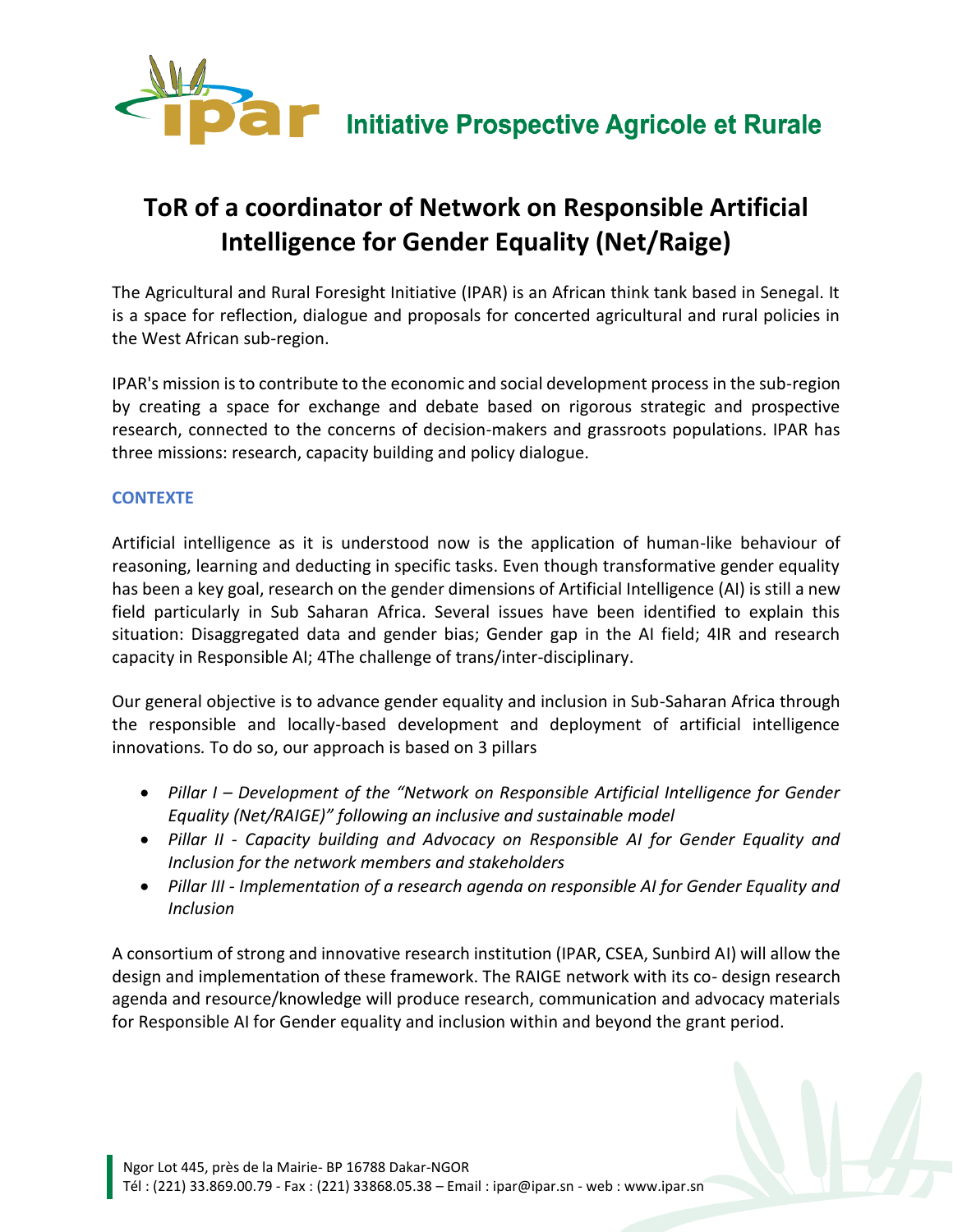

**Dans Initiative Prospective Agricole et Rurale** 

### **OBJECTIVES**

The objectives of this RAIGE Network are aligned with the objectives proposed in the call for proposals with specification when needed.

The general objective of the Net/RAIGE is to advance gender equality and inclusion in Sub-Saharan Africa through the responsible and locally-based development and deployment of artificial intelligence innovations*.* 

Specific objectives are the following:

- Develop an inclusive and sustainable network to initiate and scale up African-led initiatives to deploy artificial intelligence in the service of improving gender equality and inclusion
- Build the capacity of African innovators and researchers to develop, deploy and scale such AI applications, and to do so in a way that ensures the continued engagement of underrepresented communities in both the design and benefits of those applications
- Facilitate the contribution and influence of a co-design African research agenda on mobilizing artificial intelligence for gender equality and inclusion (and combating bias and risks to increasing inequality from these systems) to relevant regional international AI policy and practice conversations and agendas.

#### **THE MAIN RESPONSIBILITIES, FUNCTIONS AND TASKS**

The Network Coordinator will:

- Handle the coordination of meetings and dialogues with key partners to strengthen and demonstrate our commitment not only to gender equality and equity and gender mainstreaming at all levels, but also to demonstrate to our partners our openness to global expertise and diversity ;
- Inform and inspire all partners within and outside the consortium on the different initiatives;
- To inform the project management structure and other consortium members about the progress of the actions and the results of the evaluations. Indeed, the network coordinator will be under the general supervision of the IPAR Research Director and will have to report monthly on his/her progress, achievements and challenges for the first evaluations and assessments of the network in the presence of the other consortium members.
- Initiate and coordinate the various initiatives within the pilot project;
- Communicate and advocate for the project;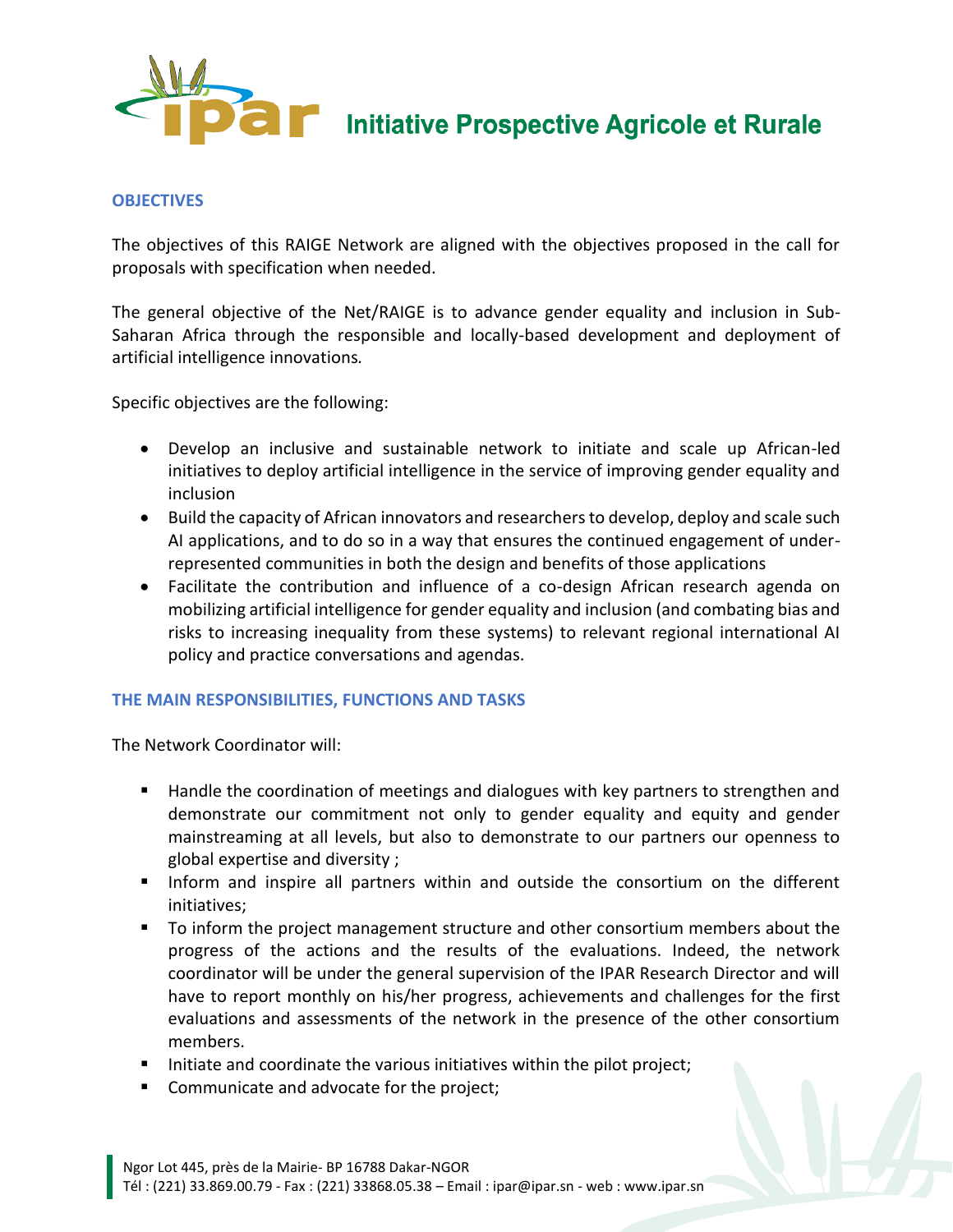

- Accompany and monitor the deployment of the proposed interventions. The coordinator represents the project in the other member countries of the network;
- Develop communication materials and tools that will not only support this research initiative but also increase the visibility of our work and embody and embrace the spirit, pace, and demands of working with key consortium members. This is essential, both nationally and internationally, for the success of this project;
- Attend to project close-out documents, process and reports that will facilitate knowledge management capitalization and follow-up activities at each stage, including early research activities and designs;
- **•** Demonstrate a significant contribution to improving the quality of our work, but also to accelerating the delivery process and meeting deadlines;
- Strengthen gender mainstreaming strategies throughout this project;
- Manage complex partnerships and bilateral meetings with partners. Manage a portfolio of stakeholders and maintain relationships with various partners.

# **QUALIFICATIONS AND PREREQUISITES**

- **IFAR is looking for a hard-working, committed, and passionate coordinator to lead a** network, specifically a pan-African consortium for the development of Artificial Intelligence for Gender;
- **This person will need to be very strategic and organized, detail-oriented with experience** in project management;
- **The network coordinator must have a strong background in international development** challenges with solid experience in communication and advocacy (at least 2 years) working in Senegal and Africa;
- **IFAR** is also looking for someone who is willing to travel as this position involves travel and meetings in Senegal and in the countries of the consortium members.

## **EDUCATION**

A suitable masters degree in a relevant field e.g. project management, international development, communications with 2 years experience or a suitable bachelors degree with significant experience (over 8 years) in a similar role(s)

## **LANGUAGES**

The coordinator must be bilingual in French and English.